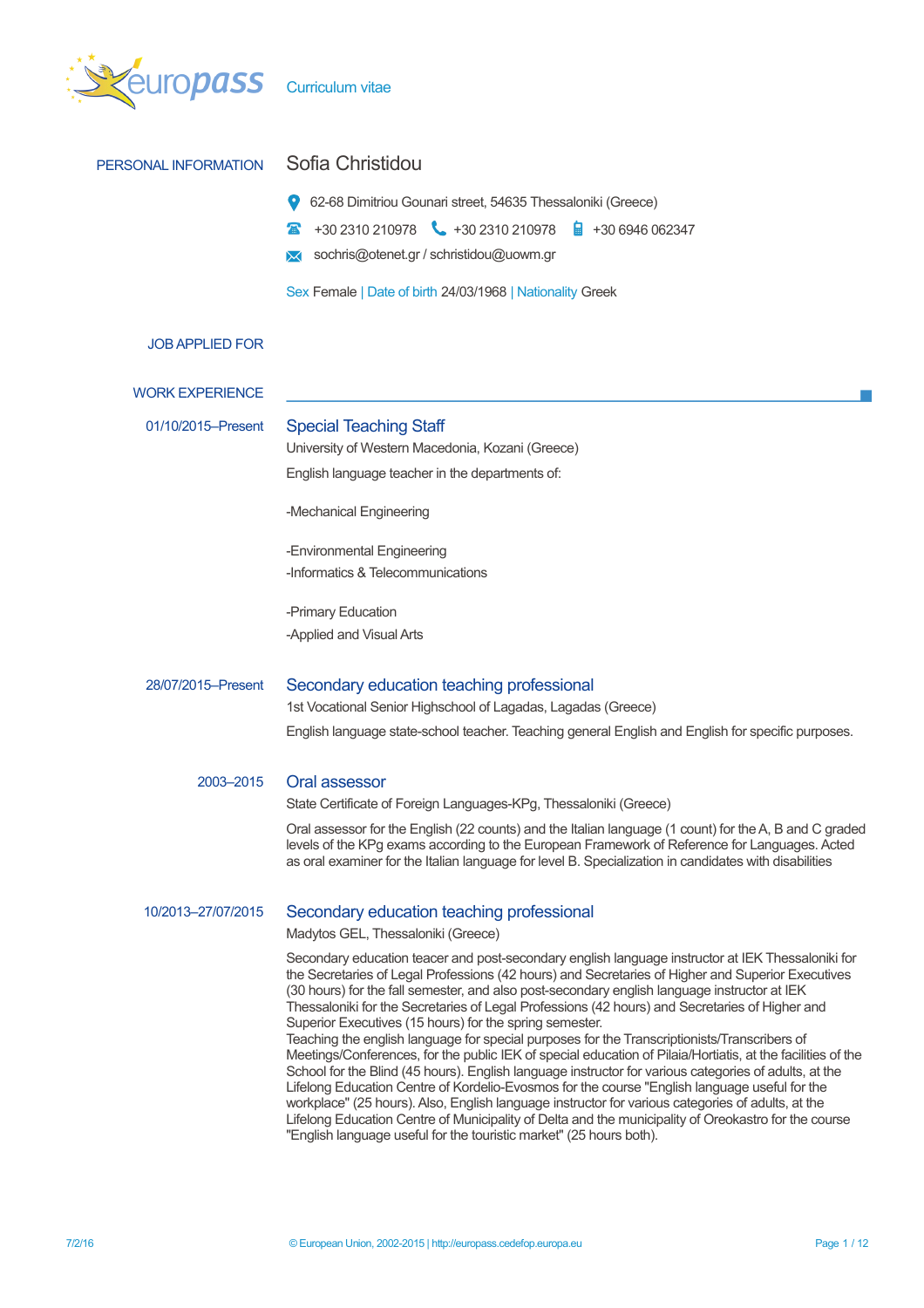

#### 01/10/2014–30/06/2015 Special Teaching Staff

University of Western Macedonia, Kozani (Greece)

English language teacher in the departments of:

-Mechanical Engineering

-Environmental Engineering

-Informatics & Telecommunications

-Applied and Visual Arts

# 2010–06/2013 Director of Public Vocational Training Institute (P.V.T.I /Ι.Ε.Κ.) of Nea Moudania, **Chalkidiki**

P.V.T.I./I.E.K. of Nea Moudania, Chalkidiki Eleftherias avenue, 63200 Nea Moudania (Greece)

Financial Administration, public relations on behalf of the P.V.T.I. of Nea Moudania, european programmes administration (within the framework of the LEONARDO DA VINCI mobility programme application for two programmes under the titles : "Use and Function of ERP software programmes in medium-sized companies" and "Gastronomic french cooking art"), translation and interpreting, supervision and control of syllabuses, supervision of trainees practicum, events and galas organization, human resources management, trainers evaluation and selection and creation of print material for the promotion of post-secondary education in the region of Central Macedonia.Vice-chair for the theoretical part of the Regional Committee of Acreditation Exams (RCAE) of Central Macedonia for the examination semester 2010A that took place in Thessaloniki in July & September 2011.

Business or sector Post-secondary Education

# 2009–2010 On secondment public educator in administrative position at Professional Institute of Vocational Training ( IEK – Thessaloniki 2 ), as well as professor of postsecondary non-tertiary education.

20 Stratigou Makrigianni street, Thessaloniki

On secondment educator in administrative position in Vocational Training at IEK Thessaloniki 2, and in charge of educational notes. Teaching of English for specific purposes: AutoCAD designer, Dietary Consultant Specialist at IEK Sindos, Thessaloniki.

## 2007–2010 Owner of Translating Office

62-68 Dimitriou Gounari Street, 54635 Thessaloniki (Greece)

Supervising of the company and of the translating process ( technical documents, certificates, operating manuals, etc.).

#### 1990–2010 Translator

Freelance translations of texts in four languages (English, French, Italian and German) and translations at Municipal Court of Law in Thessaloniki, as well as in the Olympic Games.

# 2008–2009 Teacher of English at secondary and post-secondary education and educator of English in an Adult Education Centre.

23rd General Senior Highschool of Thessaloniki 17-19 Kassandrou street, 54632 Thessaloniki

Teaching of English as a Foreign Language at 23 Senior High School of Thessaloniki and teaching of English for special purposes at IEK Thessaloniki 1 for secretaries of legal professions and legal administrators. Teaching of English at diverse categories of adults for personal educational purposes.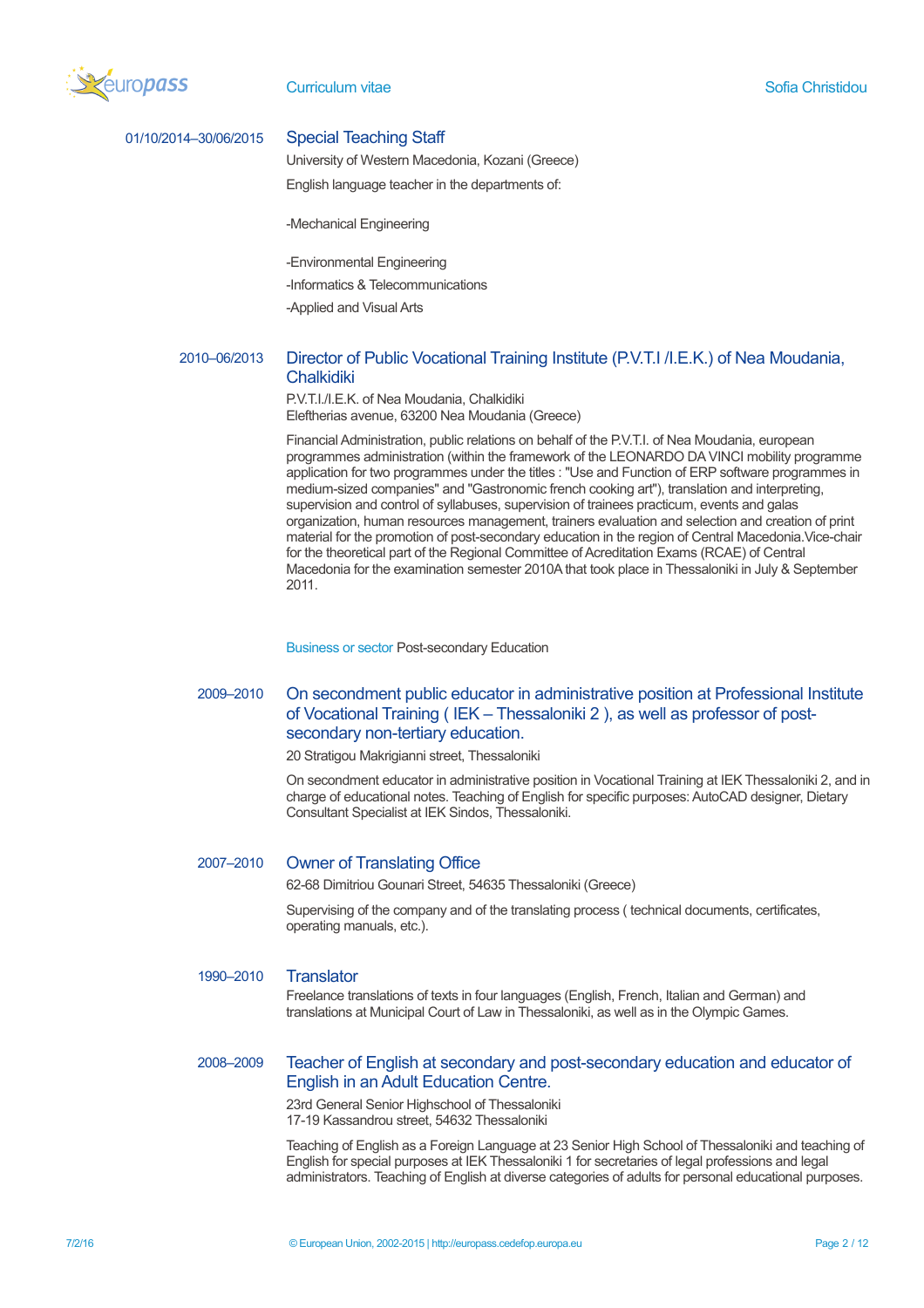

# 2003–2008 Teacher of English at upper secondary education and educator of English for administrative employees of Aristotelion University of Thessaloniki.

University of Macedonia and Aristotle University of Thessaloniki

Teaching of English at tertiary education for: Educational and Social Politics, Musical science and Art, Accounting and Computer Science. Teaching of English for special professional purposes aimed to administrative employees of Aristotle University of Thessaloniki ( Advanced level, 2004-2006).

#### 1990–2007 Freelance translator and interpreter

Translations of different levels of technical texts and interpreting ( Olympic Games and Special Olympics and conferences)

# 2005–2006 On secondment educator at the administrative office of the Third District primary education of western Thessaloniki. Educator of English of INEP (in service training of public servants) for administrative employees of Aristotelion University of Thessaloniki.

Third District Primary Education of western Thessaloniki 22 Kolokotroni street, 54630 Thessaloniki

In charge of holiday terms and happenings. Assistant to the administrators of Environmental Education and secretarial assistance of educational consultants of eastern Thessaloniki. Teaching of English for special professional purposes to professors and educators of secondary education (starting and medium level).

## 12/05/2005 Official translator-interpreter for the municipal Legal Courts of Thessaloniki for English, French and Italian

Municipal Legal Courts of Thessaloniki, Greece

Translations of official legal and law documents and interpreting for legal trials ( penal, for Insurance purposes).

Business or sector Legal translations-interpretations

#### 1992–2003 Teacher of English

Teaching of English as a Foreign Language at public sector for both primary and secondary education.

# 21/11/2003 Oral examiner of English for the State Certificate of Language Proficiency ( KPG ). State Certificate of Language Proficiency

37 Andrea Papandreou Street, 15180 Athens

Becoming a member of the official examiner's register for the State Certificate of Language Proficiency (KPG ). Examining of 12 examining periods for levels B1, B2 and C1, in Thessaloniki,, Poligiros, Edessa and Serres ( Central Macedonia, Greece).

Business or sector Education of Foreign Languages

# 1988–1993 Teacher of English

Teaching of English as a Foreign Language at private sector in eight foreign language schools in **Thessaloniki** 

# 1988 Teacher of English as a Foreign Language

Teaching of English as a foreign language at all levels of formal education, private and public (primary, secondary, vocational, post-secondary, tertiary). Teaching English to adults for both professional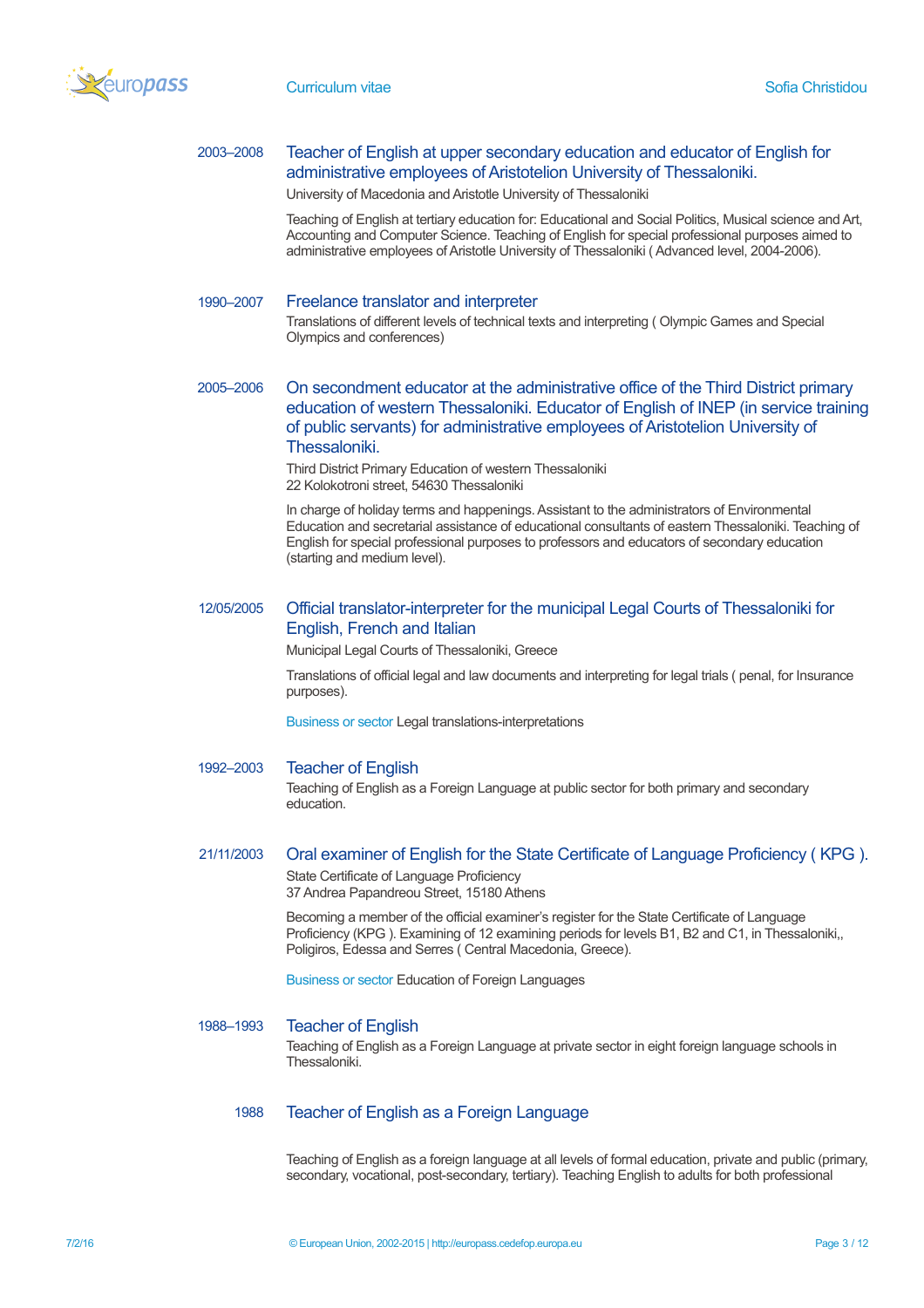

(lifelong learning) and educational purposes (adult education). Teaching English to military schools (SYD-Air Force School of Lower Rank Administrative Officers). Teaching English at Multicultural schools at Xanthi, region of Western Thrace and in Thessaloniki, region of Central Macedonia. Marker of the Special Subject of English for the Panhellenic University Entrance Examinations.

Business or sector Education

| <b>EDUCATION AND TRAINING</b> |                                                                                                                                                                                                                                                                                                                                                                       |
|-------------------------------|-----------------------------------------------------------------------------------------------------------------------------------------------------------------------------------------------------------------------------------------------------------------------------------------------------------------------------------------------------------------------|
| 19/03/2009-15/07/2014         | PhD of the Department of Primary Education of the University of<br>PhD Diploma,<br><b>ISCED 6</b><br>Western Macedonia in Translatology                                                                                                                                                                                                                               |
|                               | Faculty of Elementary Education, Department of Primary Education<br>50100 Florina (Greece)                                                                                                                                                                                                                                                                            |
|                               | Strategies of translation with application to the special fields of Language and Telecommunications.<br>Comitted to the National Archives of PhD Theses: 03/07/2014. Certification from the National<br>Documentation Centre: 0707/2014. Swearing-in ceremony: 15/07/2014.                                                                                            |
| 10/2012-25/09/2015            | Msc in Public Administration (direction of General Administration)<br><b>EQF</b> level 7<br>Neapolis University, Pafos (Cyprus)                                                                                                                                                                                                                                       |
|                               | Swearing in ceremony: 25-09-2015                                                                                                                                                                                                                                                                                                                                      |
| 2012-2014                     | Msc in Public Administration (direction of Educational<br>Administration)                                                                                                                                                                                                                                                                                             |
|                               | University of Neapolis, Pafos (Cyprus)                                                                                                                                                                                                                                                                                                                                |
|                               | Swearing in ceremony: 19/09/2014                                                                                                                                                                                                                                                                                                                                      |
| 11/2001-09/2007               | Master's Degree – Sciences of Language and Communications in<br>Master's Degree -<br><b>ISCED 6</b><br>the new economic environment                                                                                                                                                                                                                                   |
|                               | Aristotle University of Thessaloniki<br>54124 Thessaloniki (Greece)                                                                                                                                                                                                                                                                                                   |
|                               | Interdisciplinary postgraduate programme in Language and Communication Sciences in the new<br>economic environment, with specialization in Translatology. Cooperation of the Departments of<br>French, German, Italian Language and Literature, the Department of electrical engineering and<br>computer engineering, as well as the Department of Economic Sciences. |
|                               | In conjunction to the above research of the findings of Applied Linguistics there was a research in the<br>science of Translatology with applications in the sciences of Telecommunications, Economics and<br>Computers.                                                                                                                                              |
|                               | Postgraduate degree mark: 8,6- Excellent                                                                                                                                                                                                                                                                                                                              |
|                               | Mark of Postgraduate Thesis: 10-Exquisite                                                                                                                                                                                                                                                                                                                             |
| 01/03/2014-23/03/2014         | <b>Education of Adult Instructors</b>                                                                                                                                                                                                                                                                                                                                 |
|                               | Hellenic Open University-EOPPEP, Thessaloniki (Greece)                                                                                                                                                                                                                                                                                                                |
|                               | Educational program for adult instructors, for the Lifelong Learing Centers. Duration: 37 hours.                                                                                                                                                                                                                                                                      |
|                               | Accreditated Adult Instructor of Non-Formal Education by the Greek National Organisation for the<br>Certification of Qualifications & Vocational Guidance (EOPPEP), 31/12/2014                                                                                                                                                                                        |
| 22/09/2008-04/05/2009         | Certification of participating at a specialising program at University<br>Certificate of<br>Specialization,<br>of Macedonia<br><b>ISCED 5</b>                                                                                                                                                                                                                         |
|                               | Section of Educational and Social Politics, University of Macedonia<br>54006 Thessaloniki (Greece)                                                                                                                                                                                                                                                                    |
|                               | Speciality Program: Education for disabled persons with visual impairment: Orientation and                                                                                                                                                                                                                                                                            |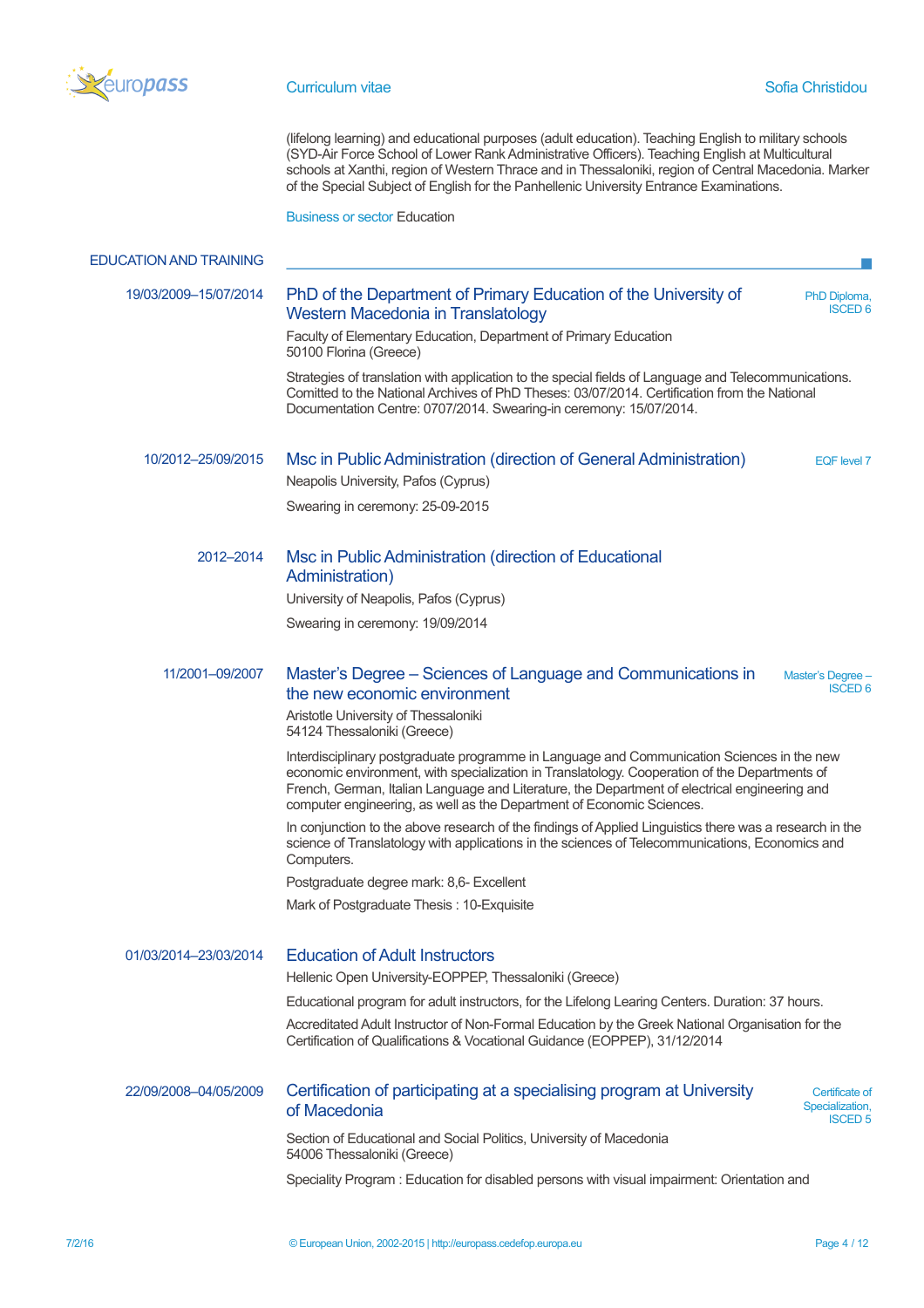

Movement, Reading and Writing in Braille, Professional Orientation". Theoretical approach of "Special Education" of all categories with vision disability problems. Training and learning in Braille and professional orientation of adults with vision disability.

Presentation of research topic: " Research of problems regarding education of Foreign Languages for individuals with visiual impairment in the region of Central Macedonia".

# 18/05/2007–20/06/2007 Certificate of Speciality of University of Macedonia Certificate of

Department of Education and Social Policy, University of Macedonia 54006 Thessaloniki (Greece)

Specialization Programme with topic: " Speciality topics of educational and Gnostic Psychology", 68 hours ( including exams).

### 04/10/2006–22/11/2006 Certificate of Specialization, University of Macedonia Certificate of

Specialization, ISCED 5

Specialization, ISCED 5

Specialization, ISCED 5

Department of Educational and Social Policy, University of Macedonia 54006 Thessaloniki (Greece)

Specialization Programme of 60 hours with topic : "Professional development for education executives". Theoretical approach of administrative systems for education. Analysis of duties by professionals of Educational Administration, with parallel development of Greece's educational map.

### 09/2005–05/2006 Certificate of Specialization, University of Macedonia Certificate of

Department of Educational and Social Policy, University of Macedonia 54006 Thessaloniki (Greece)

Specialization Programme of 290 hours ( with exams in 9 separate units) with topic:

"Special Education: Contemprary developments and Practical education".

Thematic units:

- 1) Task based learning 1 (TBL)
- 2) Problem based learning (PBL)

3) School integration of children with special education needs.

- 4) Evaluation for persons with special needs.
- 5) Education of bi-lingual children
- 6) Education of talented persons

7) Scientific evaluation of human intelligence

8) Developmental Syndromes and Low Intelligence (Modern findings and educational approaches)

9) Children with special learning difficulties, attitude problems, low intelligence, speech impediments, high intelligence in elementary school.

| 21/10/2005-17/12/2005 | Educational title in training programme | Title of studies in |
|-----------------------|-----------------------------------------|---------------------|
|                       |                                         | training programme, |
|                       |                                         | <b>ISCED 5</b>      |

University Institute of Research, University of Macedonia 54006 Thessaloniki (Greece)

Training programme of 60 hours ( evaluation with exams) with topic: " Horizons in Neuropsychology 2: Plasticity and reinstatement". Medical theoretical approach of craniocerebral injuries. Their repercussions in the patient's speech. Possibilities of brain function reinstatement and language study and possibilities of intervention by educators.

10/10/2003–19/06/2004 Certificate of Specialization, University of Macedonia Certificate of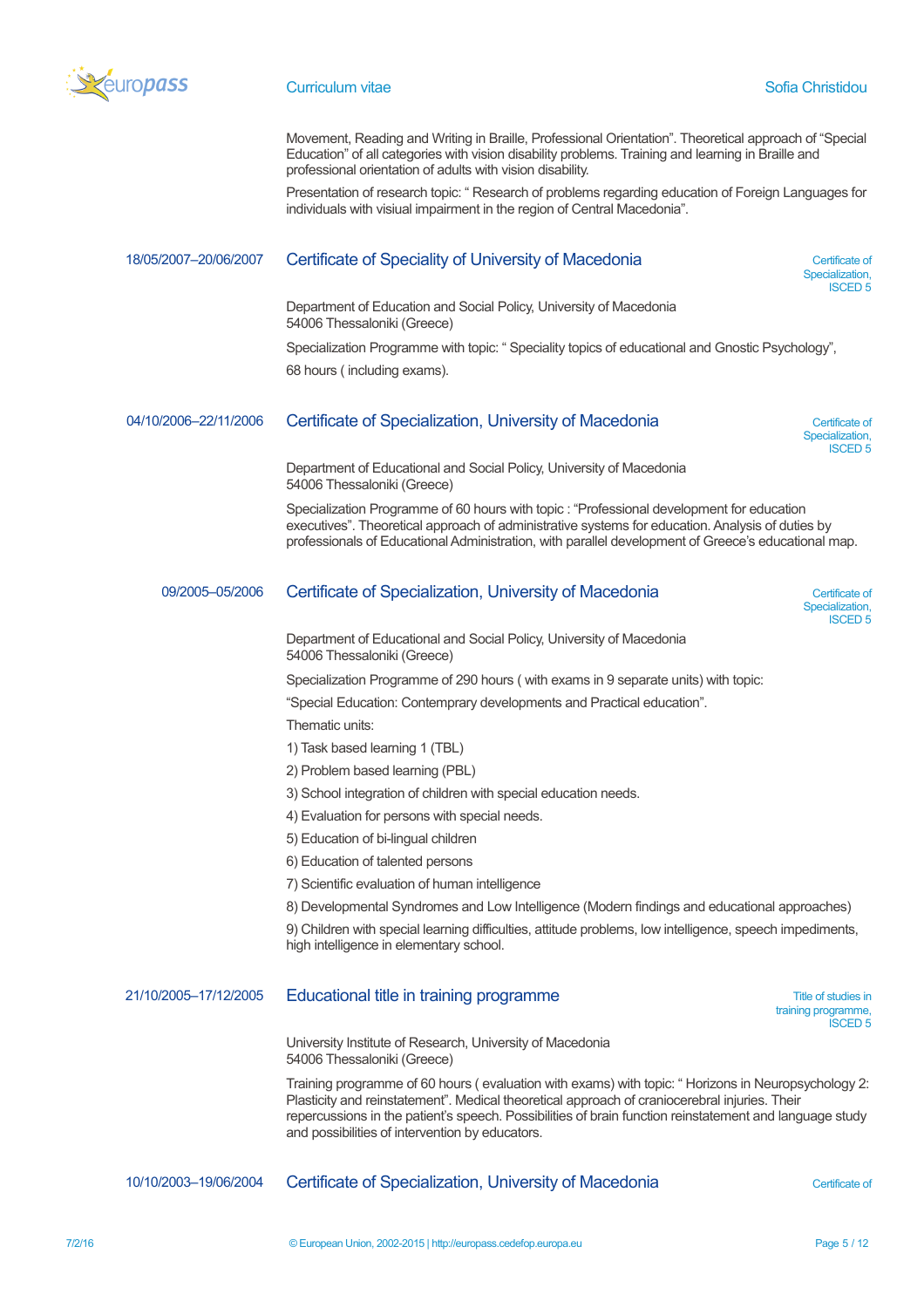

Specialization, ISCED 5

University of Macedonia 54006 Thessaloniki (Greece)

Training Programme of 250 hours ( evaluation with both thesis and exams) with topic: " Education of linguistic modules with the use of a PC ( Greek/English/French/Italian/German)". Theoretical examining and practical research of all phases and levels of penetration by new technologies in language learning, with emphasis in the creation and use of modern education software ( Director, Front Page, WIDA, Hot Potatoes, etc)

## 1986–1992 Bachelor's Degree in English Language University Degree,

ISCED 5

School of English Language and Literature, Faculty of Philosophy, Aristotle University of Thessaloniki 54124 Thessaloniki (Greece)

Specialization in theoretical and practical linguistics, as well as in education of English as a Foreign Language. Integral study of English and American literature and cinema.

# 1982–1985 High School Diploma (Apolitirion) **ISCED 3** ISCED 3

17th High School of Thessaloniki

Mark : Seventeen and four tenths ( 17 and 4/10)- Very Good

## 2008 Diploma in Translation **Internation International Contract Contract Contract Contract Contract Contract Contract Contract Contract Contract Contract Contract Contract Contract Contract Contract Contract Contract Contr**

Institute of Linguists Educational Trust

Global exams by regional assessment from the Institute of Linguists of London (loL Educational trust), aimed at professional translators and comprised of three different papers. Translators are being tested from the foreign language to their native. Paper 1 is general translation. The other two are semispecialized translations in which technical translations are needed.

Paper 2 ( Law translation) was received with merit. Equal to postgraduate in semi-specialized translation.

## 20/11/2008 Permit of qualification proficiency 149946/d5/48

Ministry of Education- Department of private education 37 Andrea Papandreou, Marousi (Greece)

This permit allows the person to teach the Italian Language in Language Schools, as well as home tutoring.

# $29/09/2008$  DIPLOMA SUPERIORE DI LINGUA E CULTURA ITALIANA C2+

Instituto Italiano di Cultura, Salonico

Candidates are being tested in five different thematic units: Italian Language ( higher level), writing and oral examinations( lingua), literature (letteratura), history ( storia), art history ( storia dell'arte), and language teaching(glottodidattica), in which unit they present a written paper and are tested orally.

## 06/06/2007 Permit of qualification proficiency 58553/d5/207

Ministry of Education, Department of private education 37 Andrea Papandreou, Marousi (Greece)

This permit allows the person to teach the French Language in Language Schools, as well as home tutoring.

## 19/06/2001 ZERTIFICAT DEUTCH B1

Goethe Institut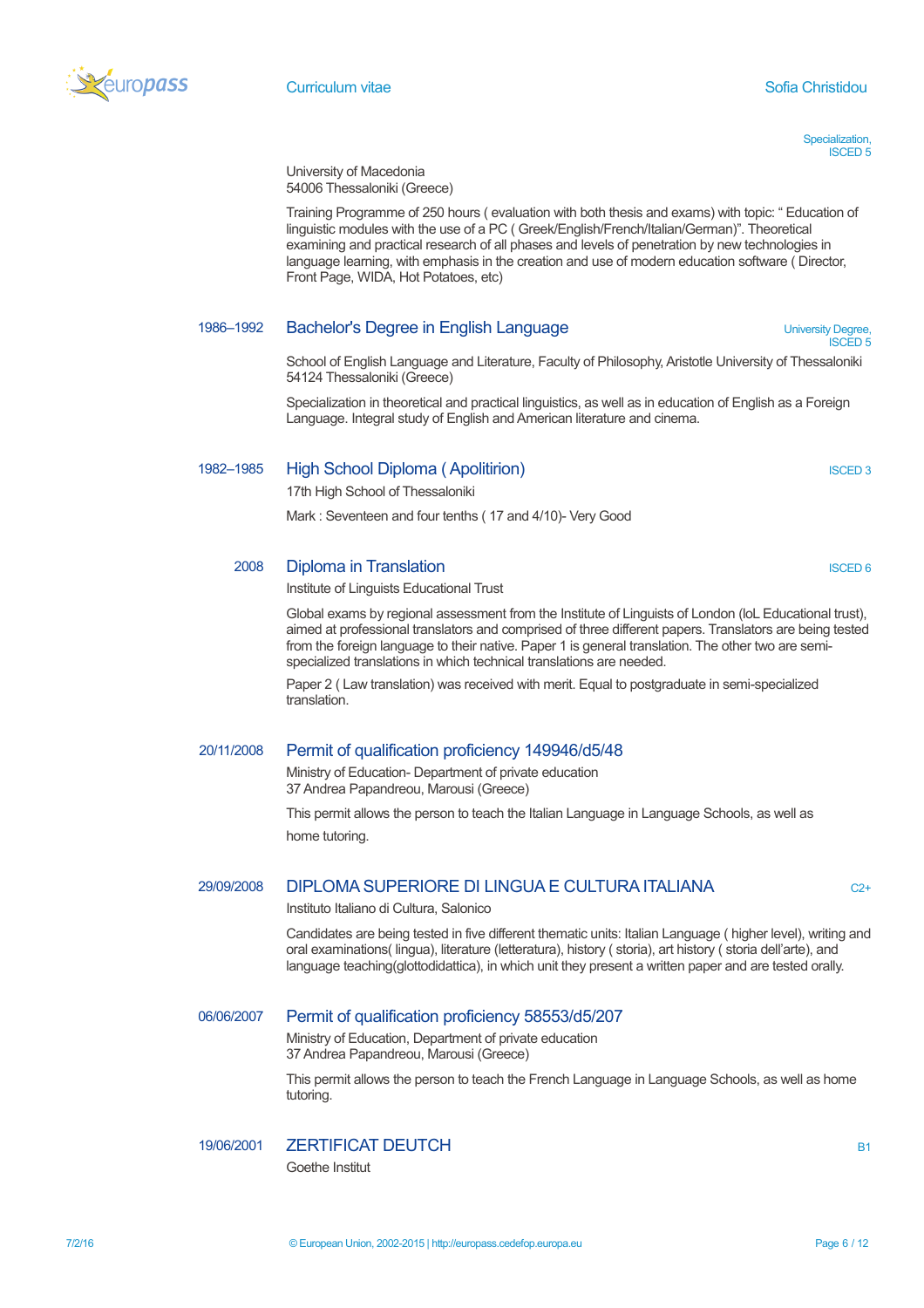

 $C2+$ 

 $C2+$ 

The Certificate in German Language is being waged in groups by Goethe Institute (GI), the Swiss Board of educational authorities( EDK), the Austrian Diploma of German Languages (OSD) and the systems of exams for further education GmdH (WBT). With this exam the participant has proved his/her proficiency in standard knowledge of the German Language. Oral proficiency in everyday situations, knowledge of everyday situations dialogue, as well as participation in it. The exam consists of the writing section, which is comprised of reading and understanding, linguistic elements, written expression and listening and understanding as well as an exam in oral expression.

# 26/09/1995 DIPLOME D'ETUDES FRANCAISES (2E DEGRE)-(SORBONNE

#### 2)

UNIVERSITE DE PARIS-SORBONNE, PARIS IV

Main choice of exam: Translation. This is the old type exam which has been replaced by DALF exam, in which the participants are being tested in language, French civilization (civilisation),European studies ( etudes europeenes), translation (traduction) and literature (literature) and they had a choice in which section they could specialize. Mark : assez bien (very good)

# 1993 Endorsement to certificate of Proficiency in English ( Proficiency of Translation )

University of Cambridge

Endorsement to the proficiency certificate in English for reverse translation. Grade: B

### 1986 Proficiency in English C2

University of Michigan

Candidates are being tested in four sections: reading, writing, listening, speaking and language usage ( grammar and syntax)

### 1986 Proficiency in English C2

University of Cambridge

Candidates are being tested in four sections: reading, writing of text, listening, speaking and language usage ( grammar and syntax ).

## 15/12/2010 **ICT EUROPE INTERMEDIATE C** Certificate of PC

ICT EUROPE S.A. 108 Solonos str, 10681 Athens (Greece)

- Word Processing with Ms Word 2007
- Spreadsheets with Ms Excel 2007
- Internet Services with Ms Outlook 2007
- Presentations with Ms PowerPoint 2007
- Databases with Ms Access 2007
- General Use of PC & File Management with Ms Windows 7

# 16/05/2012–24/05/2012 Certificate

ADEDY Higher Administration of Public Servants Unions- DIDD Interbalkan Institute of Public Administration

2 Psylla str. & Philellinon str., 10557 Athens (Greece)

"Processes simplification for the reduction of administrative burdens" / Lifelong education for human resources of public administration.

Management-ISCED 4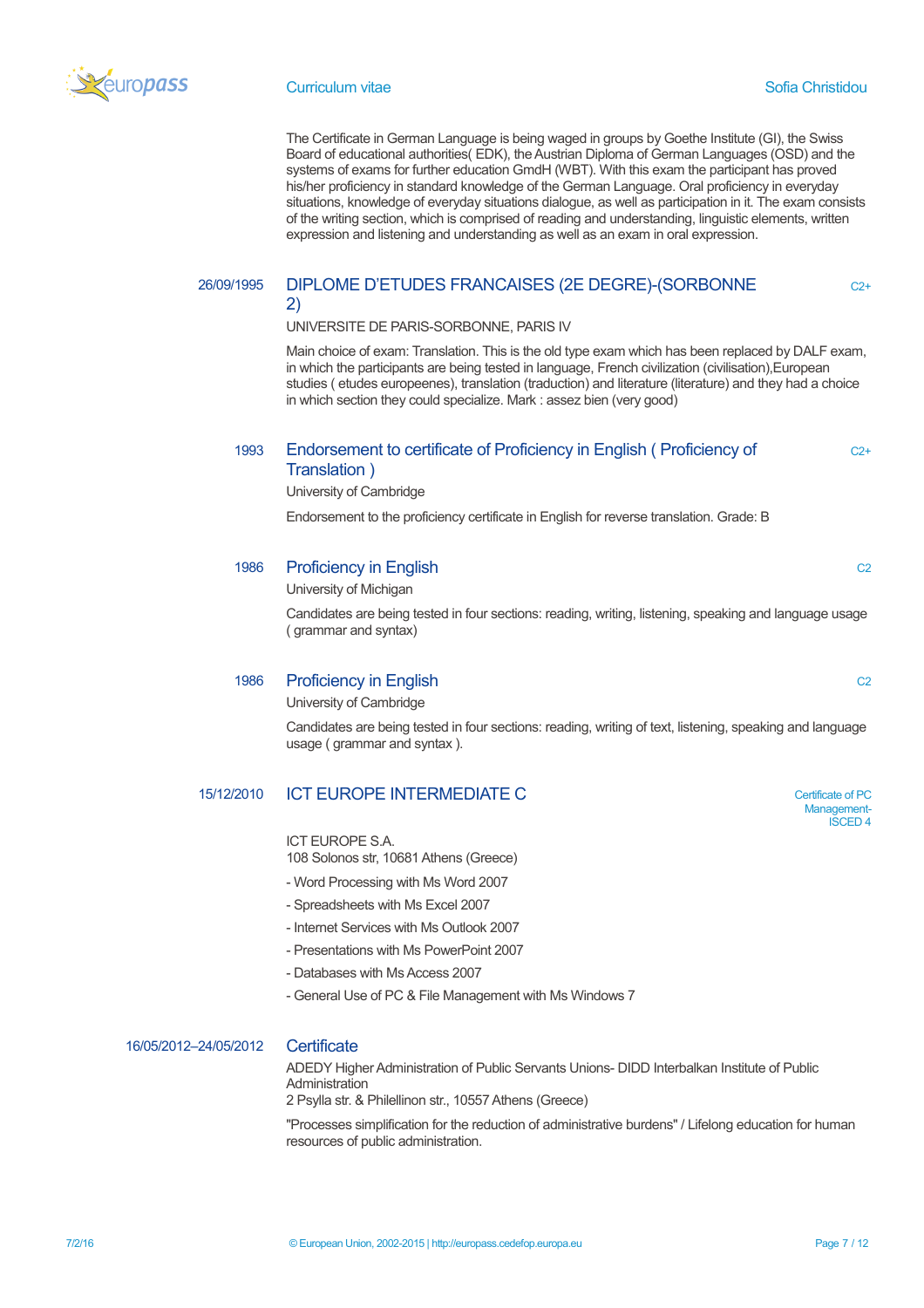

| <b>PERSONAL SKILLS</b>             |                                                                                                                                                                                                                                                                                                                                                                                                                                                                                                                                                                                                                                                                                                                                                                                                                                                                                                                                                                                                                                       |                                                                                                                                                                                                                                                                                                                                                                                                                                                                              |                                                                                          |                   |                |  |  |
|------------------------------------|---------------------------------------------------------------------------------------------------------------------------------------------------------------------------------------------------------------------------------------------------------------------------------------------------------------------------------------------------------------------------------------------------------------------------------------------------------------------------------------------------------------------------------------------------------------------------------------------------------------------------------------------------------------------------------------------------------------------------------------------------------------------------------------------------------------------------------------------------------------------------------------------------------------------------------------------------------------------------------------------------------------------------------------|------------------------------------------------------------------------------------------------------------------------------------------------------------------------------------------------------------------------------------------------------------------------------------------------------------------------------------------------------------------------------------------------------------------------------------------------------------------------------|------------------------------------------------------------------------------------------|-------------------|----------------|--|--|
| Mother tongue(s)                   | Greek, English, Italian                                                                                                                                                                                                                                                                                                                                                                                                                                                                                                                                                                                                                                                                                                                                                                                                                                                                                                                                                                                                               |                                                                                                                                                                                                                                                                                                                                                                                                                                                                              |                                                                                          |                   |                |  |  |
| Other language(s)                  | <b>UNDERSTANDING</b>                                                                                                                                                                                                                                                                                                                                                                                                                                                                                                                                                                                                                                                                                                                                                                                                                                                                                                                                                                                                                  |                                                                                                                                                                                                                                                                                                                                                                                                                                                                              |                                                                                          | <b>SPEAKING</b>   |                |  |  |
|                                    | Listening                                                                                                                                                                                                                                                                                                                                                                                                                                                                                                                                                                                                                                                                                                                                                                                                                                                                                                                                                                                                                             | Reading                                                                                                                                                                                                                                                                                                                                                                                                                                                                      | Spoken interaction                                                                       | Spoken production |                |  |  |
| French                             | C <sub>2</sub>                                                                                                                                                                                                                                                                                                                                                                                                                                                                                                                                                                                                                                                                                                                                                                                                                                                                                                                                                                                                                        | C <sub>2</sub>                                                                                                                                                                                                                                                                                                                                                                                                                                                               | C <sub>2</sub>                                                                           | C <sub>2</sub>    | C <sub>2</sub> |  |  |
| German                             | B <sub>2</sub>                                                                                                                                                                                                                                                                                                                                                                                                                                                                                                                                                                                                                                                                                                                                                                                                                                                                                                                                                                                                                        | C <sub>1</sub>                                                                                                                                                                                                                                                                                                                                                                                                                                                               | B <sub>2</sub>                                                                           | B <sub>2</sub>    | B <sub>2</sub> |  |  |
| Russian                            | A <sub>1</sub>                                                                                                                                                                                                                                                                                                                                                                                                                                                                                                                                                                                                                                                                                                                                                                                                                                                                                                                                                                                                                        | A <sub>1</sub>                                                                                                                                                                                                                                                                                                                                                                                                                                                               | A1                                                                                       | A <sub>1</sub>    | A1             |  |  |
|                                    | Common European Framework of Reference for Languages                                                                                                                                                                                                                                                                                                                                                                                                                                                                                                                                                                                                                                                                                                                                                                                                                                                                                                                                                                                  |                                                                                                                                                                                                                                                                                                                                                                                                                                                                              | Levels: A1 and A2: Basic user - B1 and B2: Independent user - C1 and C2: Proficient user |                   |                |  |  |
| <b>Communication skills</b>        | High efficiency and spirit of team working, which has been acquired from : a) participation in all<br>teacher's councils of elementary and higher education, b) secretarial service and service as a principal<br>in two teacher's councils (Heraklion, Xanthi), c) service as a secretary in the council of teacher's in<br>higher education (OKPE), based in Thessaloniki and, and member of the Messinian council of<br>Macedonia-Thrace, d) service in the Volunteer Linguist Council of the organization "Athens 2004" for<br>the Olympic Games, e) participation at the "summer ecological university" and bodies of ecological<br>education, f) participation at a laboratory project, in which 100 students from 88 countries took part.<br>Efficient adaptability to a multi-cultural environment, due to multi-linguistic capacity and extensive stay<br>at foreign countries, for educational and personal reasons.<br>Highly developed communication skills due to long teaching experience.<br>Member of clubs/councils: |                                                                                                                                                                                                                                                                                                                                                                                                                                                                              |                                                                                          |                   |                |  |  |
|                                    | 1. Member of PAT-FIT (Panhellenic Association of Translators- member of Fédération Internationale<br>des Traducteurs/International Federation of Translators)<br>2. Member of P.E.EK.P.E. (Pan-Hellenic union of educators for environmental education).<br>3. Member of the Selected Translators union (based in Thessaloniki).<br>4. Member of EL.ET.O. (Greek council of terminology).<br>5. Member of HELAAS (The Hellenic Association for American Studies).<br>6. Member of the French Teachers Council (Association des Professeurs de la Langue Française de<br>la Grèce du Nord).<br>7. Member of the E.K.A.D.E.V.E. (Association of Northern Greece State school teachers of English).<br>8. Member of the largest union of translators in the world (Proz.com)<br>9. Member of EN.D.O.N. (Active Democratic Group), NGO, based in Thessaloniki, founded in 2008.<br>10. Member of the board of the Messinian council of Thessaloniki.<br>11. Member of the Thessaloniki Club of Macedonians.                               |                                                                                                                                                                                                                                                                                                                                                                                                                                                                              |                                                                                          |                   |                |  |  |
| Organisational / managerial skills | 12. Member of the Youth Entrepreneurship NGO, based in Thessaloniki, since 2011.<br>Leadership and organizational skills due to participation/service at the above clubs/unions/councils<br>and long teaching experience. Efficient administrative skills due to long service at different<br>administrative positions in education, in connection to the mechanism of administration. Sufficient<br>experience in dealing with big groups of people (class teaching), as well as in organizing tasks (class<br>teaching and administrative experience).                                                                                                                                                                                                                                                                                                                                                                                                                                                                              |                                                                                                                                                                                                                                                                                                                                                                                                                                                                              |                                                                                          |                   |                |  |  |
| Digital competence                 | teaching                                                                                                                                                                                                                                                                                                                                                                                                                                                                                                                                                                                                                                                                                                                                                                                                                                                                                                                                                                                                                              | - Knowledge of computer programming languages JAVA and PROLOGUE in foreign language<br>- Knowledge of MOODLE software for teacher's training in computer education.<br>- Knowledge of CENTRA software for organizing members' training in computer education.<br>- Knowledge of Director Software in foreign language teaching.<br>- Perfect knowledge and use of software :<br>Windows, Word, Excel, PowerPoint, Internet Explorer, Outlook Express, OpenOffice, Photoshop. |                                                                                          |                   |                |  |  |
| <b>Other skills</b>                | Hobbies:<br>Foreign language learning, training and swimming, participation at 90 seminars in different subjects                                                                                                                                                                                                                                                                                                                                                                                                                                                                                                                                                                                                                                                                                                                                                                                                                                                                                                                      |                                                                                                                                                                                                                                                                                                                                                                                                                                                                              |                                                                                          |                   |                |  |  |

( linguistics, translation, language teaching, environmental education, new technologies and special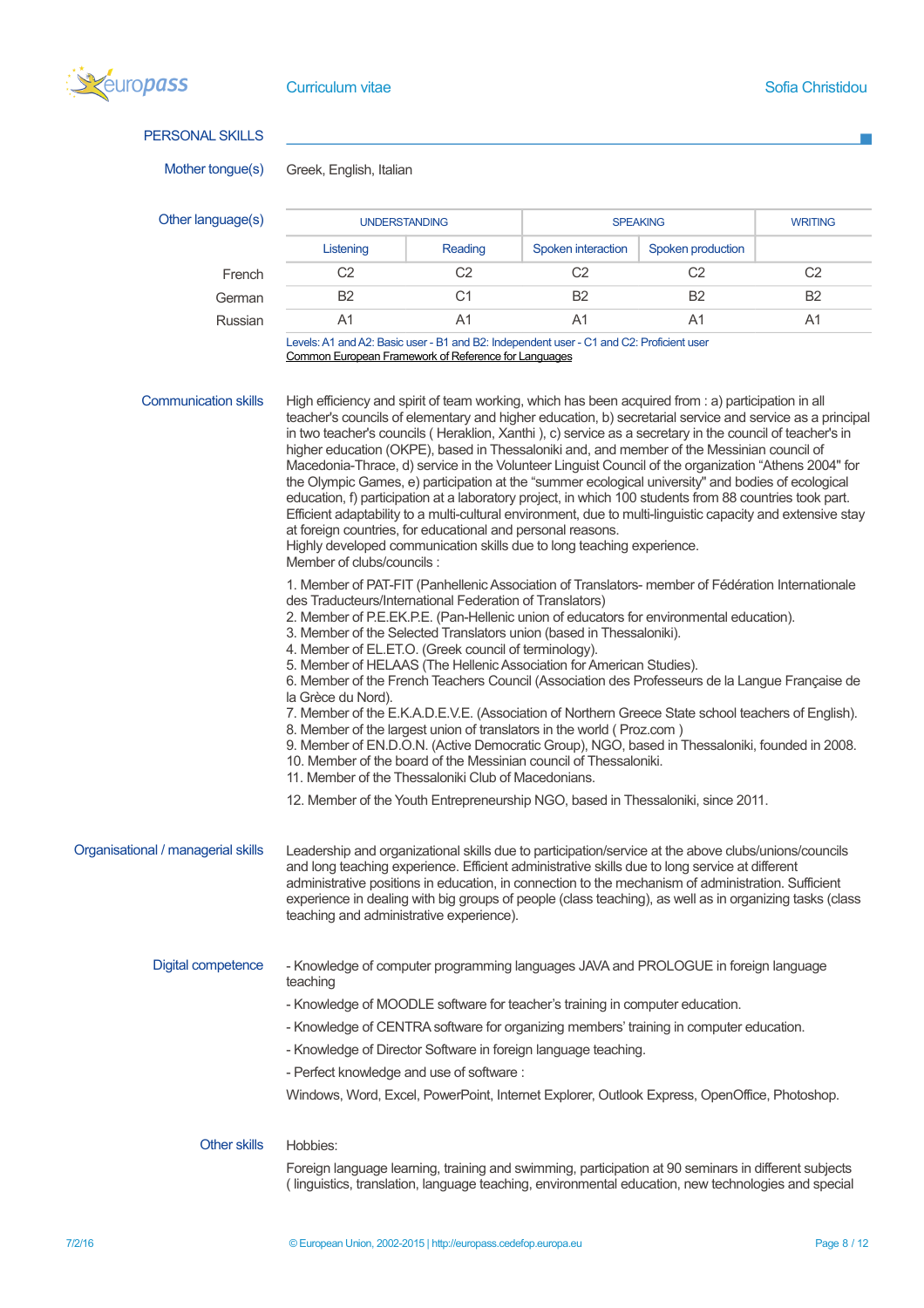

#### **Curriculum vitae Sofia Christidou**

education ), cinema and theatre, reading of books and newspapers, traveling. Participation at the school choir of 17th High School of Thessaloniki

#### Driving licence B

#### ADDITIONAL INFORMATION

#### Books – Publications

1) S.Christidou-S. Kamaroudis: First steps in translation: reviewing translation both as a teaching method and as an assessment tool. Research in the schools of engineering, pedagogy and fine arts, University of Western Macedonia Greece, 10th Annual International Technology, Education and Development Conference, Valencia (Spain). 7th-8th March, 2016. Included in the 2016 Proceedings

2) S.Christidou: Foreign Language Learning for the Visually Impaired in the Region of Central Macedonia, Greece: Problems and Suggestions, US-China Foreign Language, USA , vol.14, issue 3, March 2016.

3) S.Christidou: 'A crossroads of seven streets: A control mechanism of trilingual scientific texts translations', US-China Foreign Language, USA , vol.14, issue 2, February 2016.

4) S.Christidou, S.Kamaroudis & D. Chrysoulidis: 'Translating through seven "paths" A control mechanism for the translation of academic scientific texts applied in linguistic and telecommunications terms English<>Greek, French<>Greek', Proceedings of the 10th Conference "Hellenic Language and Terminology", Hellenic Society of Terminology, Athens, November 12-14, 2015

5) S.Christidou & S.Kamaroudis: 'Attempting avant-garde teaching in English for Academic Purposes (EAP) through translation and creative writing. The cases of the Schools of Engineering, Departmernts of Mechanical Engineering, Informatics and Telecommunications Engineering, and the School of Humanities, Department of Applied and Visual Arts, University of Western Macedonia', 4th International Conference "Foreign Language Teaching in Tertiary Education IV: Economy and Foreign Languages", October 15-17, 2015, Igoumenitsa, Greece

6) S.Christidou & S.Kamaroudis: 'Give place to imagination, two examples: Schools of Humanities and Engineering, University of Western Macedonia, Creative writing as an alternative teaching method'. 2nd International Symposium of Creative Writing, Ionio University, Department of Archives, L ibrary Science and Museum Studies, Regional Administration of Primary and Secondary Education of the Ionian Islands, Corfu, October 1-4, 2015

7) S.Christidou & S.Kamaroudis: 'Teaching the English Language along with the Greek Language for Specific Purposes at Schools of Humanities: A case study at the Department of Applied and Visual Arts of the School of Fine Arts, University of Western Macedonia in Florina, Greece, International conference For Literature, History and Culture, Adam Mickiewicz University of Poznan (Poland), April 15-18, 2015

8) S.Christidou: 'Was accidence an accident? That is the question!', 22nd International Symposium on Theoretical and Applied Linguistics, Hellenic Society of Applied Linguistics, AUTh, KEDEA (Aristotle University Research Dissemination Center), April 24-26, 2015

9) S.Christidou & S.Kamaroudis: 'Seven arrows in a quiver', 5th Business Meeting of the Greekspeaking Translatologists of the department of French Language & Literature, AUTh, KEDEA (Aristotle University Research Dissemination Center), May 22-24, 2015

10) S.Christidou: 'A compass for the technical texts translator: Special fields of language and telecommunications', 9th Panhellenic Conference of Hellenic Educational Society under the title 'Greek pedagogic and Educational Research', Florina, November 28-30, 2014

11) S.Christidou: The evolution of public expenses for the Education in Greece since 2000. p.119 issue n.75/2014, Decentarlization, Local Government and Regional Development Review. Directed by Editorial Committee of University Professors and Specialized Scientists. Referee System. ISSN 1106- 91-71

12) English-Greek dictionary of Telecommunication terminology, Technical Book Publication A.Tziolas and Sons. ( 21 Fillipou street, Thessaloniki), 2009, ISBN 978-960-418, revised edition 2015. 13) Seminar publication with title: "Foreign language learning to visually impaired people". Detection of problems and suggestions". Magazine by E.K.A.D.E.B.E. (Union of English teachers in public education – Northern Greece), page 6, issue 24, October 2009.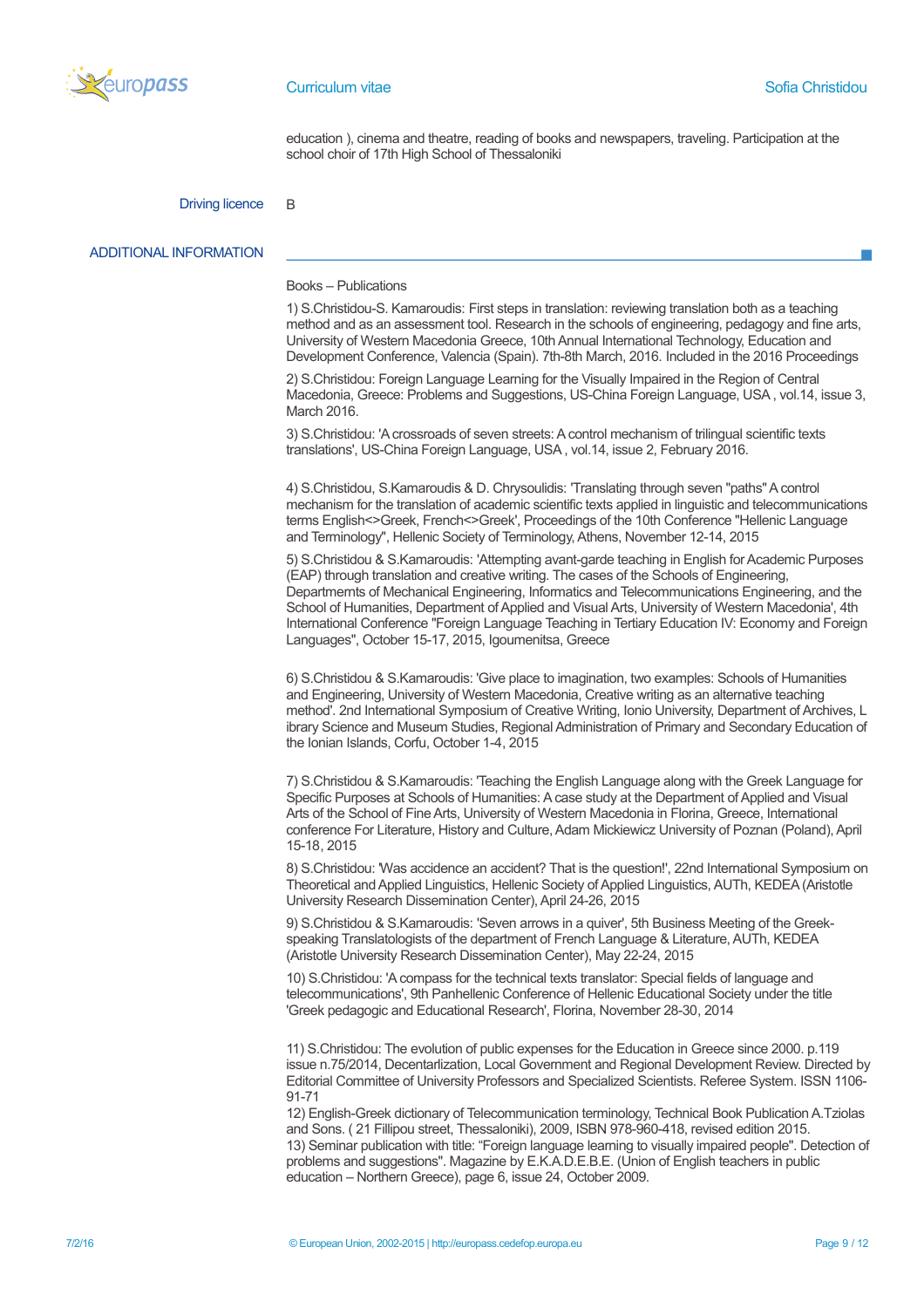

14) "Translation difficulties of Academic Telecommunication texts (English<> Greek).

Evaluation of translating attitudes". Issue 99 of the tri-monthly publication of French teachers union of Northern Greece "APLF Communication", May 2008 (page 13-25).

15) Electronic publication in elt newsletter, January issue, 2005. Article with title "Christmas Memory" written with S.Avtzoglou, concerning additional teaching material for efficient vocabulary understanding by elementary school pupils.

16) Publication in the records of 1st Esp Conference of Kavala with title: "Conference on teaching: A trend or a demand?" Kavala 5-6/06/2004, of the article "Legal grammar of lease contracts" (together with E.Kasapi, M.Mironidou, E.Fillipatou), concerning "Translation Studies".

17) Publication in the records of 1st Esp Conference of Kavala with title: "Conference on Teaching: A trend or a demand?" Kavala 5-6/06/2004, of the article: "Participants and the obstacles to participation to Group work", concerning Linguistics application in English teaching for special purposes at a university level.

18) Article for Bridges column, Bridges to … creative ideas, 5th issue, January 2001, with title "The Halloween Story" (written with A.Avtzoglou ).

19) Article writing for "Bridges" issue 1, September 1999 (Teachers of English Union of Thrace Review) under the title:"Teaching English in the multicultural school" (together with N.Kokas, R.Hatzitoulousi, A.Papanis)

#### Published translations:

1) Translation from Greek to English of the Department of Mechanical Engineering Study Guide, University of Western Macedonia, 2015

2) Translation from Greek to English of the Department of Informatics & Telecommunications Study Guide, University of Western Macedonia, 2015

3) Translation from English to Greek of a scientific article by authors Georgia Malandraki and Areti Okalidou, on 20/05/2005, with title: "The application of PECS in a non-verbal 10 year old Greek boy diagnosed with autism and profound hearing loss", to be presented as a report at the 10th Pan-Hellenic conference of speech teachers with topic: Disturbances of communication, autism, positions and approaches.

4) Translation from Greek to English of the course titles of the studies for the Department of Educational and Social Sciences for the academic year 2004/05, intended for the webpage of the University of Macedonia.

5) Translation on 09/01/2004 of a part of the updated book of studies for the Department of International and European Economic Studies (D.E.O.P.S), which came out in June 2004. 6) "Human Rights of the Greek communities in Turkey (Pontos, Konstantinople, Imvros, Tenedos)",

scientific conference, Thessaloniki, 25, 26, 27 of September 1992. 7) "Human Rights of the Greek-Orthodox minorities in Southern Yugoslavia and Southern Bulgaria",

scientific conference, Thessaloniki, 15th of April, 1992

#### Applications-Notes

2003-2004 University of Macedonia/Center of Foreign Language teaching,

-Teaching material- list of topics and written papers and projects included in the teaching notes of the fourth semester of the Computer Science Department.

 -Exercise application being passed during winter semester 2006 to students of the Department of Educational and Social Sciences, as an introduction – 3 pages, Applications- 8 exam topics for the departments of the University of Macedonia.

- 2004-2006 INEP, of the Ministry of internal and electronic administration.

- Notes issue of terminology for administrative employees for the department of advanced administrative employees in Aristotle University, which was distributed in the 3th trimester of 2005.

- Notes issue of terminology for administrative employees for the department of advanced administrative employees in Aristotle University, which was distributed in the 3th trimester of 2006.

- Notes issue of terminology for the educators of Technical Education in the middle stage of OEEK of Western Thessaloniki, which was distributed in the 1st trimester of 2006.

- Notes issue of terminology for educators of Secondary Education in the middle stage of secondary education of Western Thessaloniki, which was distributed in the 1st trimester of 2006.

- Ten exam topics from 2004 to 2006 for the different levels of beginners, advanced and middle stages for the administrative employees of Aristotle University, the educators of technical Education of Secondary education-Western Thessaloniki and the educators of Secondary Education-Western Thessaloniki.

- 2008-2010 English educator at OEEK.

- Notes issue of terminology for module English Law Terminology- correspondence 1, for students of professional education at IEK Thessaloniki 1, at the department "Secretary of Law Professions", distributed in the 1st semester of academic year 2008/09.

- Notes issue of terminology for module English Law Terminology – correspondence 2, for students of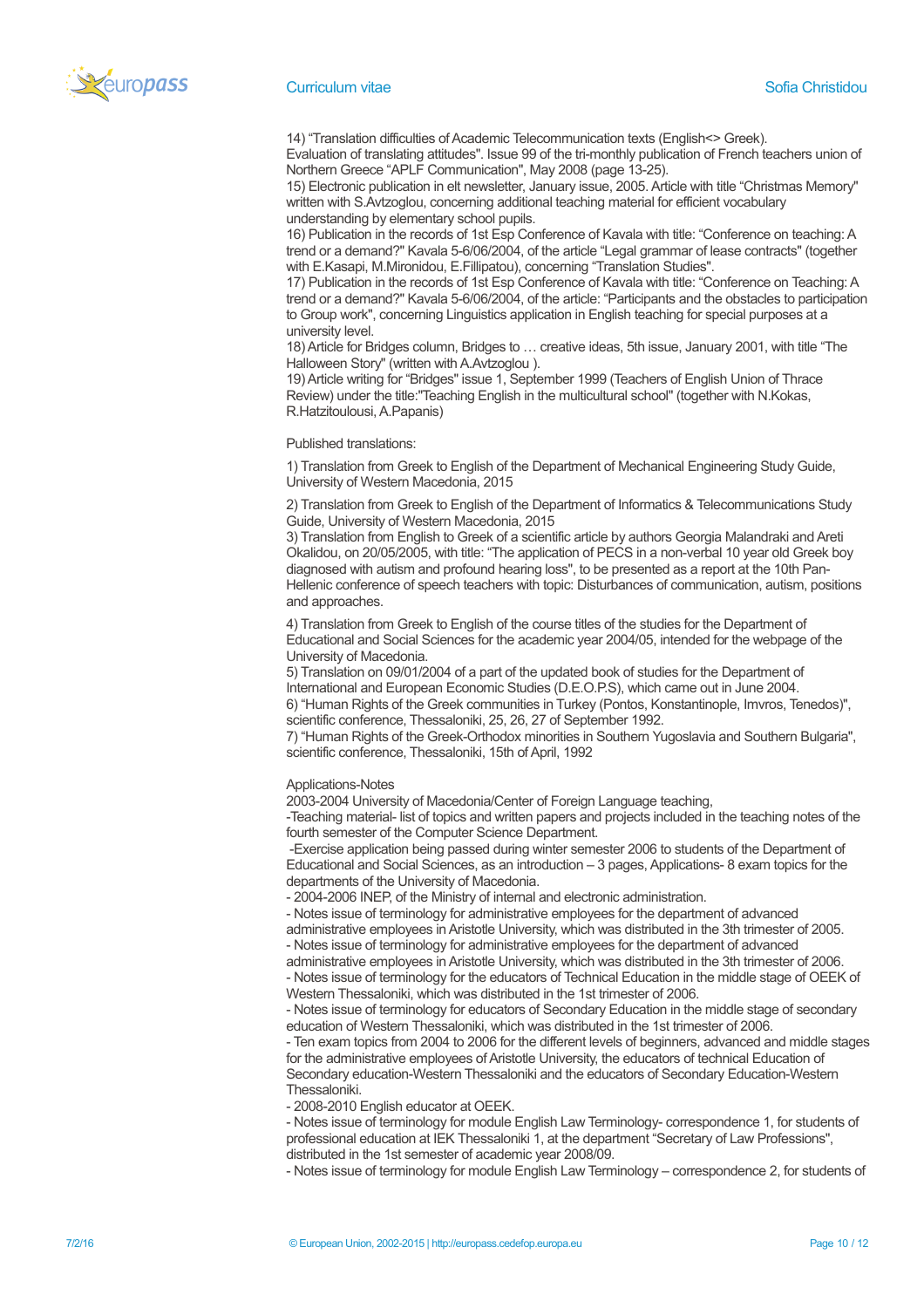

professional education at IEK Thessaloniki 1, at the department "Secretary of Law Professions", distributed in the 2nd semester of academic year 2008/09.

- Notes issue of terminology for module English Terminology, for students of professional education at IEK SINDOS, at the department "Graphic designing with computers", distributed in the 3rd semester of academic year 2009/10.

- Ten topics for development and final exams for the departments " Secretary of Law Professions", " Administrative secretary", "Graphic designing with computers", "Dietology applications specialist".

- Two notes issues of terminology for module English Law Terminology for students of professional education at IEK Thessaloniki, at the department "Secretary of Law Professions"of academic year 20013/14.

- Two notes issues of terminology for module English Terminology for students of professional education at IEK Thessaloniki, at the department "Secretary of Higher and Superior Executives"of the academic year 20013/14.

- Notes issue for the course of English Terminology for Transcriptionists/Transcribers for Meetings/Conferences, adapted for the visualy impaired people, for the Special Education IEK of pilaia-Hortiatis. Academic year: 2013-14.

#### Scholarships:

a) Participation in programme LINGUA/SOCRATES, ACTION B, bestowed by I.K.Y., in the form of a fifteen day seminar in Brighton, England, 12-25 August, 1996.

b) Programme SOCRATES/COMENIUS, ACTION 2, in Norwich, England, with title "Materials Development", funded by the European Council through I.K.Y., 12-25 August, 2001. c) Scholarship from the Italian Institute for studying the Italian language at an advanced level,

methodology of Italian language teaching along with art studies, 18/07/05-18/08/05, Rome, Italy. d) Scholarship from the Italian Institute ( Udine, 24/07/06-18/08/06) for attending an educational programme in Italian language ( level for Italian language educators), literature, art, cinema, music and contemporary Italian history, along with lab module in archaeology. Participation in exams at 4 modules with marks as: Italian language (Superior level) – Good, Music – Excellent, Cinema – Excellent and Archaeology lab – Good.

e) Scholarship from the French Institute of Thessaloniki and the Holocaust Museum Memorial de la Shoah, museum and Modern Hebrew Documentation Centre (Paris, 07-10/10/2013). Title: Teaching the history of Holocaust. 28-hour training seminar.Teacher training Seminars with exams:a) 10th annual seminar of American studies with topic: "Cycles of Change in U.S. Politics and Culture", Department of international and European Economic and Political Studies of the University of Macedonia, in collaboration with the American Consulate, at the Municipal Library of Thessaloniki, 22- 28/04/2007, 20 hours.b) 8th Annual seminar of American studies with topic: "The transformation of American policy, Politics and Society: 1960-2005", Department of International and European Studies of the University of Macedonia, in collaboration with the American Consulate, at the Municipal Library of Thessaloniki, 18-23/04/2005, 20 hours.c) 6th Annual seminar of American Studies with topic: "The rule of law at home and abroad government, Economy and Society in the quest for a fairer world", Department of International and European Studies of the University of Macedonia, in collaboration with the American Consulate, at the Municipal Library of Thessaloniki, 6-11/10/2003, 20 hours.d) A 50 hour seminar regarding the methodology of English Language teaching (Teacher training Course), conducted by the English Department of Aristotle University, 3 of February to 7 of April 2001.e) Threemonth seminars P.E.K. of Heraklion (Regional Center of in-service teachers' training), 40 hours, from 23 of May to 13 of June 1997, with title "European dimension and European programs".Research activity relevant to Special Education:1) In relation to module "English 1" and taken as a cause the material "English for students of Educational and Social Policy and of Music Studies, First Semester", M. Karagevrekis, apprehension, coordination and control research conducted by the students of the Department of Educational and Social Studies in collaboration with the students of the Department of the Science of Music and Arts in the university of Macedonia, in pre-school children's homes in the cities of Thessaloniki, Ptolemaida, and Larisa, with topic: " The quality of services in Greek pre-school children's homes is high or low?", part of which was the research of services offered to people with disabilities. (Fall semester 2003-2004).2) In relation to module "English 2", apprehension, coordination and control research conducted by the students of the Department of Educational and Social Studies in collaboration with the students of the Department of the Science of Music and Arts in the university of Macedonia, with topic: "Musical education for people with disabilities in specialized education centers and music schools in Thessaloniki (deafness excluded). Do music schools accept to train these people and do the specialized education centers include music education and musical therapy in their curricula? Inter-departmental research". The results of the above research were announced in the 1st Conference ESP (English for Specific Purposes) with title "Teaching languages for specific purposes: A trend or a demand?" which took place at TEI Kavala from 5-6 of June 2004, during my lecture with title: "Participants and the obstacles to participation to group work" (Spring semester 2003-